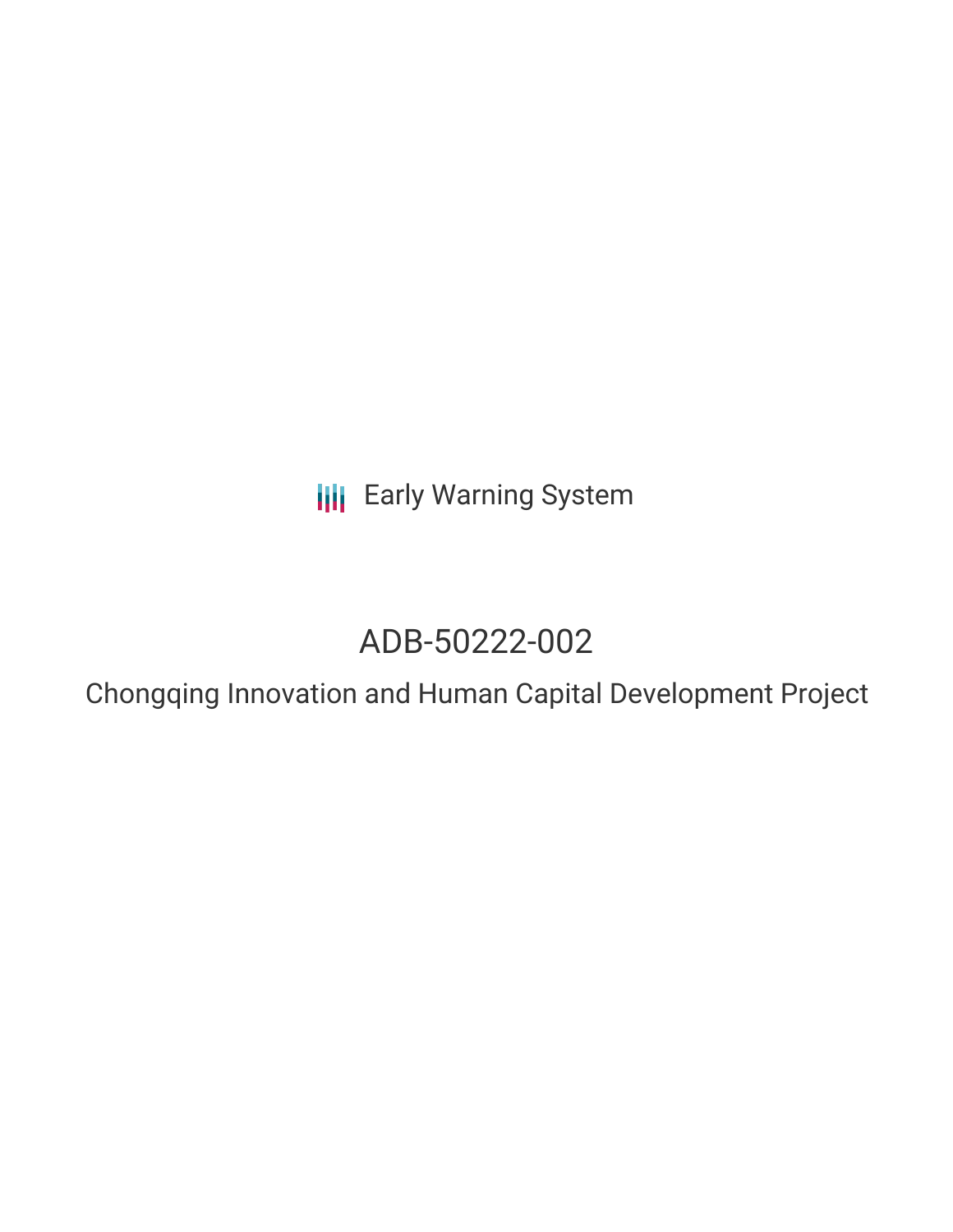# **Quick Facts**

| <b>Countries</b>               | China                                                    |
|--------------------------------|----------------------------------------------------------|
| <b>Specific Location</b>       | Chongging City                                           |
| <b>Financial Institutions</b>  | Asian Development Bank (ADB)                             |
| <b>Status</b>                  | Proposed                                                 |
| <b>Bank Risk Rating</b>        | Α                                                        |
| <b>Borrower</b>                | People's Republic of China                               |
| <b>Sectors</b>                 | Communications, Education and Health, Industry and Trade |
| <b>Investment Type(s)</b>      | Loan                                                     |
| <b>Investment Amount (USD)</b> | \$200.00 million                                         |
| <b>Loan Amount (USD)</b>       | \$200.00 million                                         |
| <b>Project Cost (USD)</b>      | \$200.00 million                                         |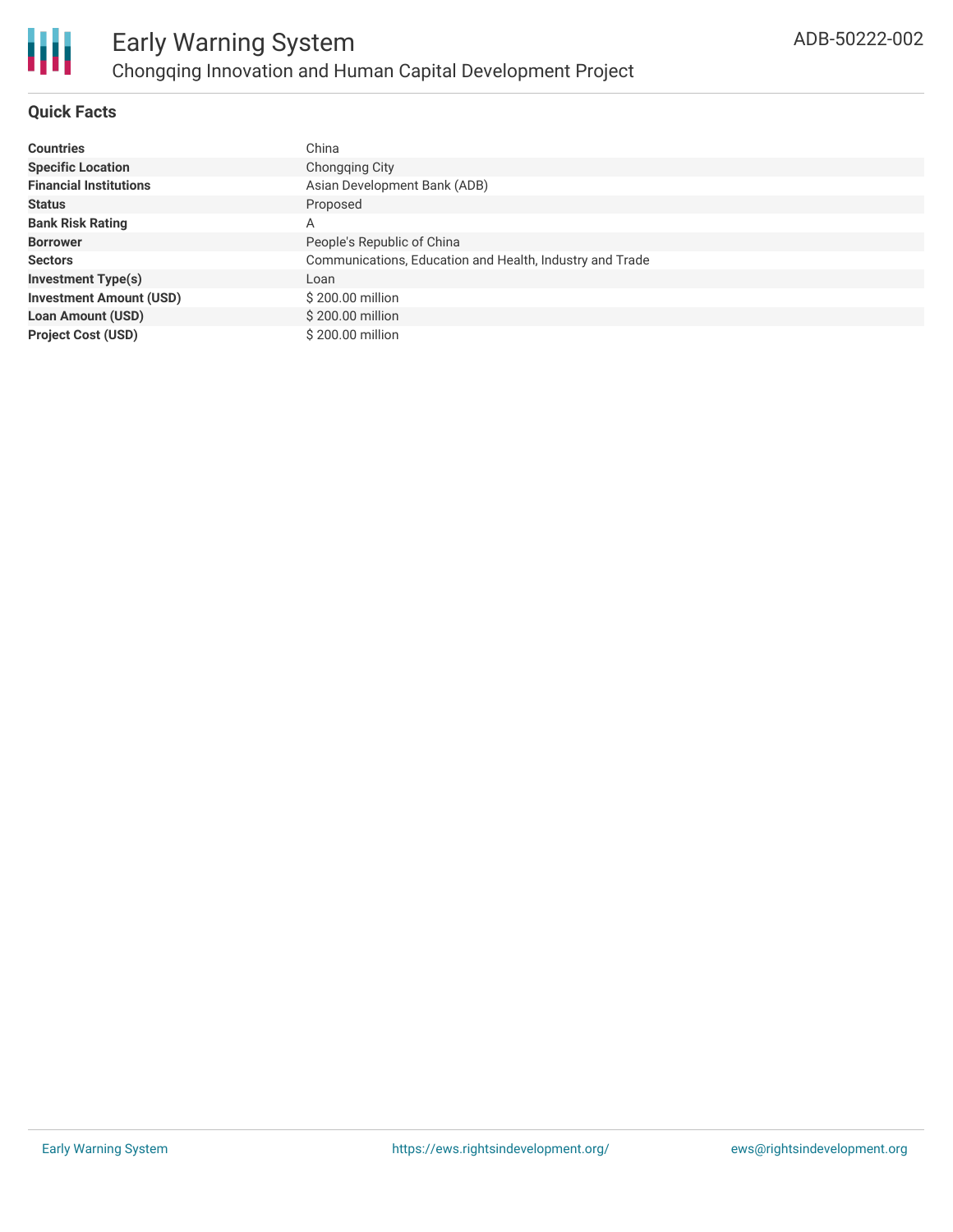

# **Project Description**

According to the bank document, the project helps with sustainable and inclusive economic growth in the Yangtze River Economic Belt achieved by supporting the innovation-driven economic development in Chongqing.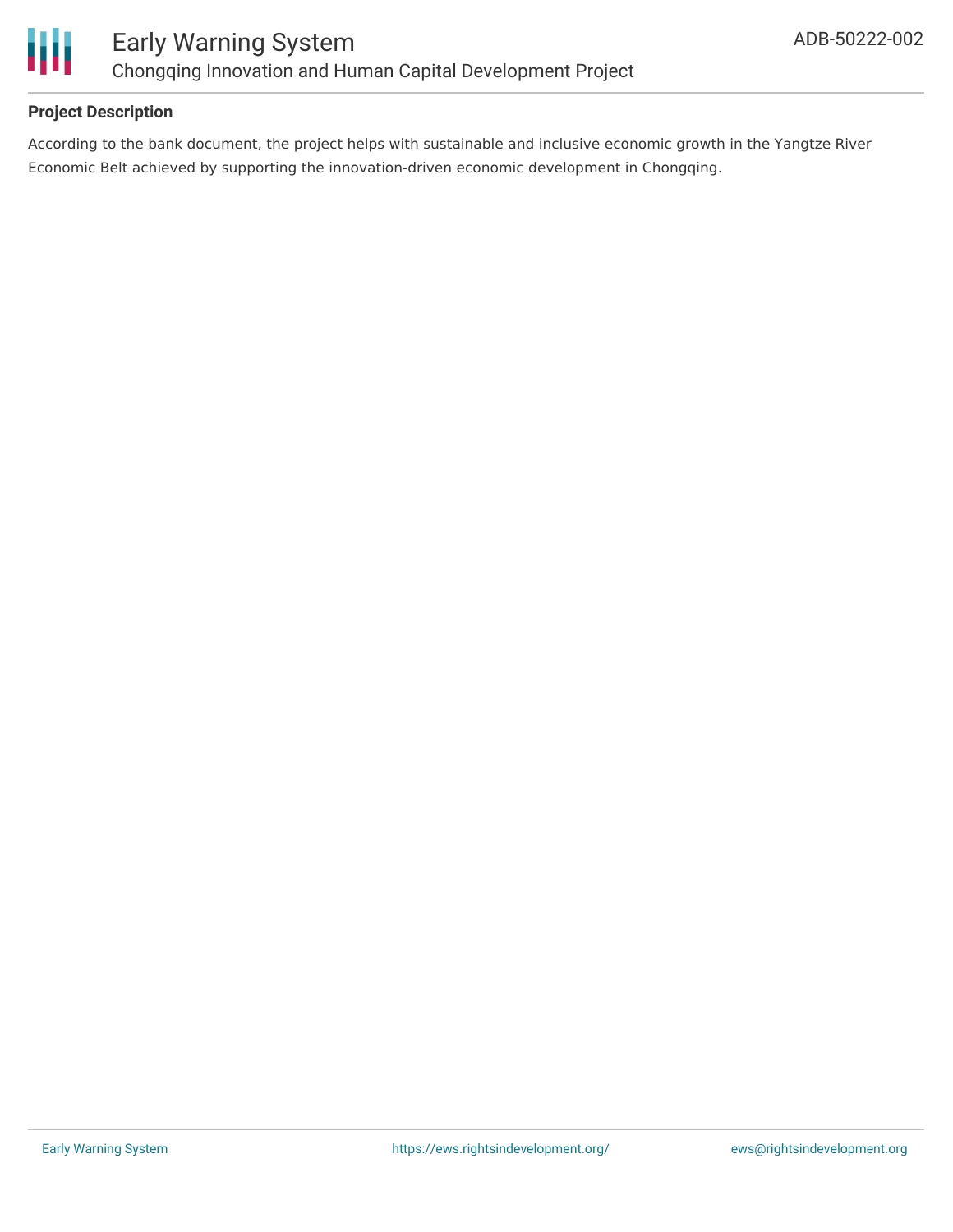

#### **Investment Description**

Asian Development Bank (ADB)

Loan: Chongqing Innovation and Human Capital Development Project

Ordinary capital resources US\$ 200.00 million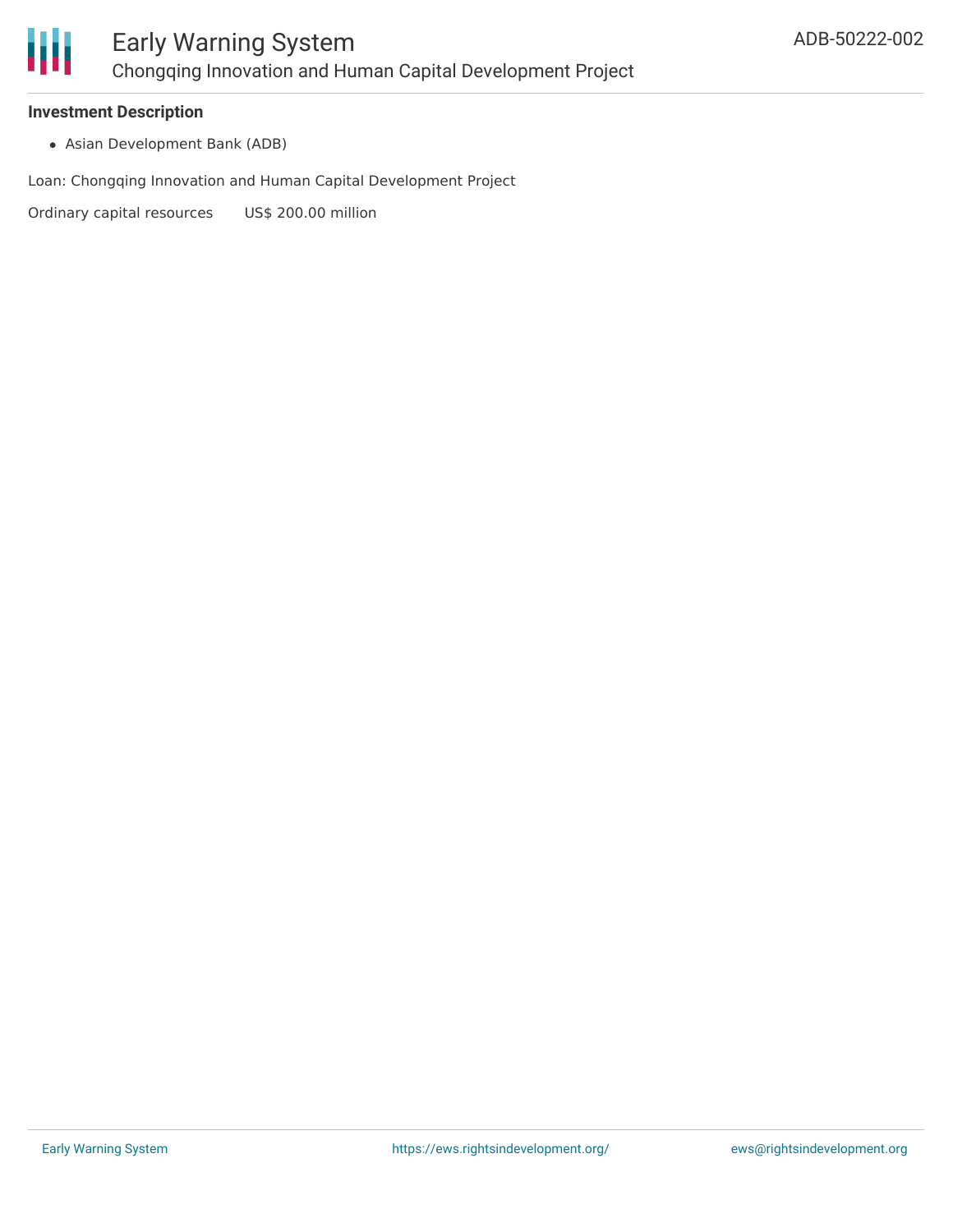

### **Contact Information**

## **Executing Agencies**

## **Chongqing Municipal Government**

Room 305, Jianfa Plaza, Honghuxilu Road, Yubei District, Chongqing, PRC 401121

#### **ACCOUNTABILITY MECHANISM OF ADB**

The Accountability Mechanism is an independent complaint mechanism and fact-finding body for people who believe they are likely to be, or have been, adversely affected by an Asian Development Bank-financed project. If you submit a complaint to the Accountability Mechanism, they may investigate to assess whether the Asian Development Bank is following its own policies and procedures for preventing harm to people or the environment. You can learn more about the Accountability Mechanism and how to file a complaint at: http://www.adb.org/site/accountability-mechanism/main